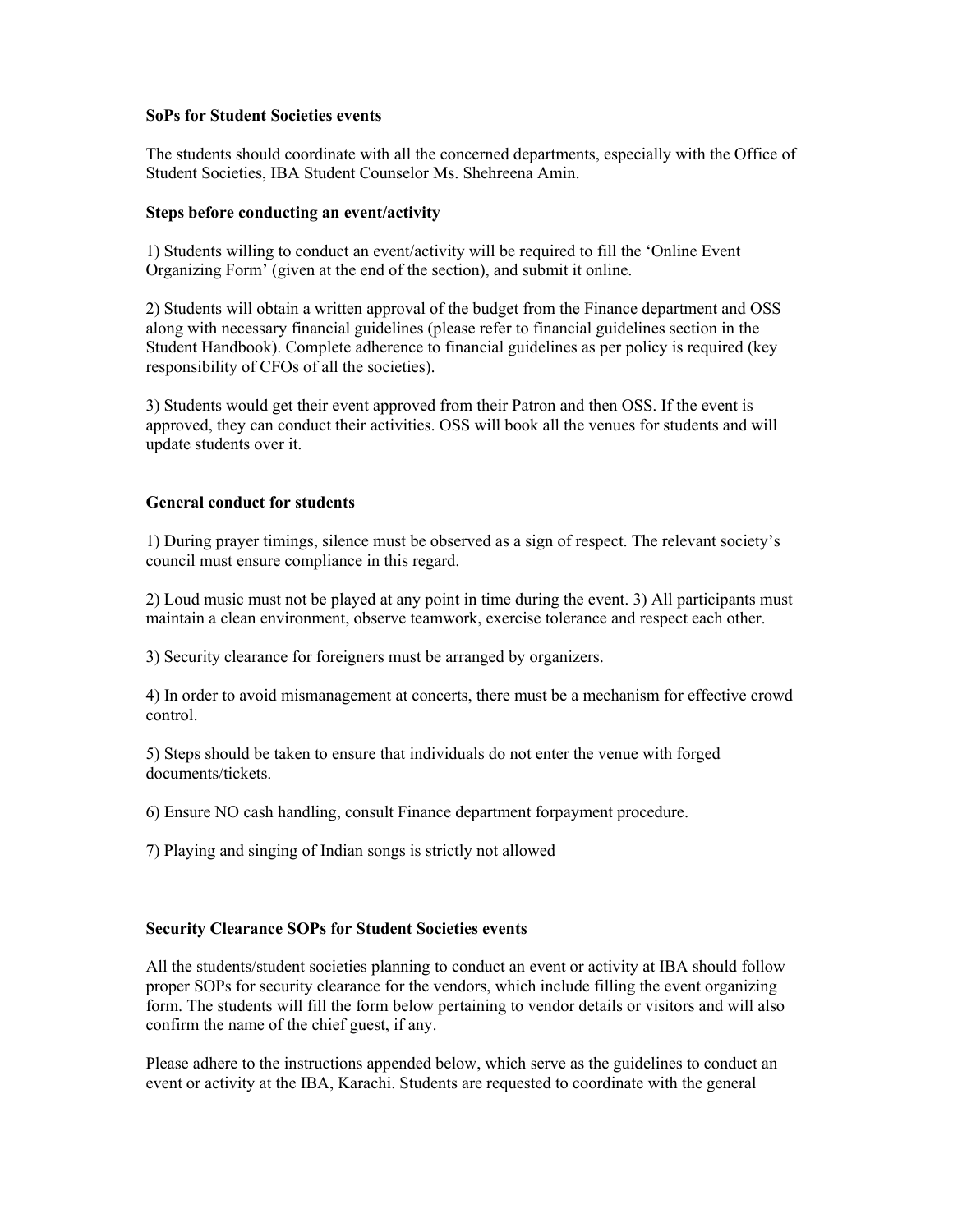maintenance, security department and other relevant departments and keep direct coordination with the Student Counselor Ms. Shehreena Amin for any clarification and approval.

1. Non-IBA participant's information: Students/patron of the society will inform the Security department at least 3 working days prior to the commencement of the activity/event.

2. Observe cleanliness: No trash is to be thrown at the sports grounds or within the IBA vicinity. Use dustbins provided by vendors at site.

3. Political and vulgar activity: No vulgar and political activity would be allowed within the IBA premises.

## **Mega events security plan Purpose:**

The purpose of this plan is to provide students and management with a basic layout of mega events security plan for the upcoming events to avoid any sort of mishap or misconduct.

Entrance: Guests must be informed to use Maskan Gate to enter the University of Karachi (KU) circular road. Only VIPs can enter from other gates of KU, as per the need and protocol. To enter IBA premises gate 4 shall be used as entry check post no.1.

Parking: Parking place allotted for any mega event with the permission from KU management if their ground is used for car parking. Event security team members should be present at the said check post to guide the guests towards the parking.

Coordination: Coordination with IBA Senior Security Manager and Senior Executive Security department must be done 2 weeks prior to the event in advance, as well as coordination with Sindh Police, Sindh Rangers, SSU, Bomb Disposal Squad, JDC Ambulance services, etc. Coordination must also be done with building In-charge for the stay of the artist/chief guest before the performance. Patron of society will also coordinate with the relevant IBA departments for their needful services such as light connections, power to stage, etc.

#### **General conduct for students/patrons of societies**

During prayer timings, full respect should be given by maintaining silence, which will be monitored by security. Concerned students must ensure this aspect and ensure compliance. Loud music must not disturb others.

1. All must ensure clean environment, practice teamwork, exercise tolerance and maintain respect for everyone.

2. Foreigners' security clearance is to be arranged by organizers.

3. At concerts, there are chances of mismanagement due to behavior issues of few miscreants. There should be a smart mechanism for effective crowd control, while security will play a pivotal part.

4.Ensure that people do not enter the venue with forged documents and tickets.

5. No music during Azan time/prayers. Playing/screening of Indian songs and movies is not allowed at IBA during events.

6. Program office is to be informed, if loud-speaker is in used during musical events. 7. Smoking, Gutka and Paan is prohibited.